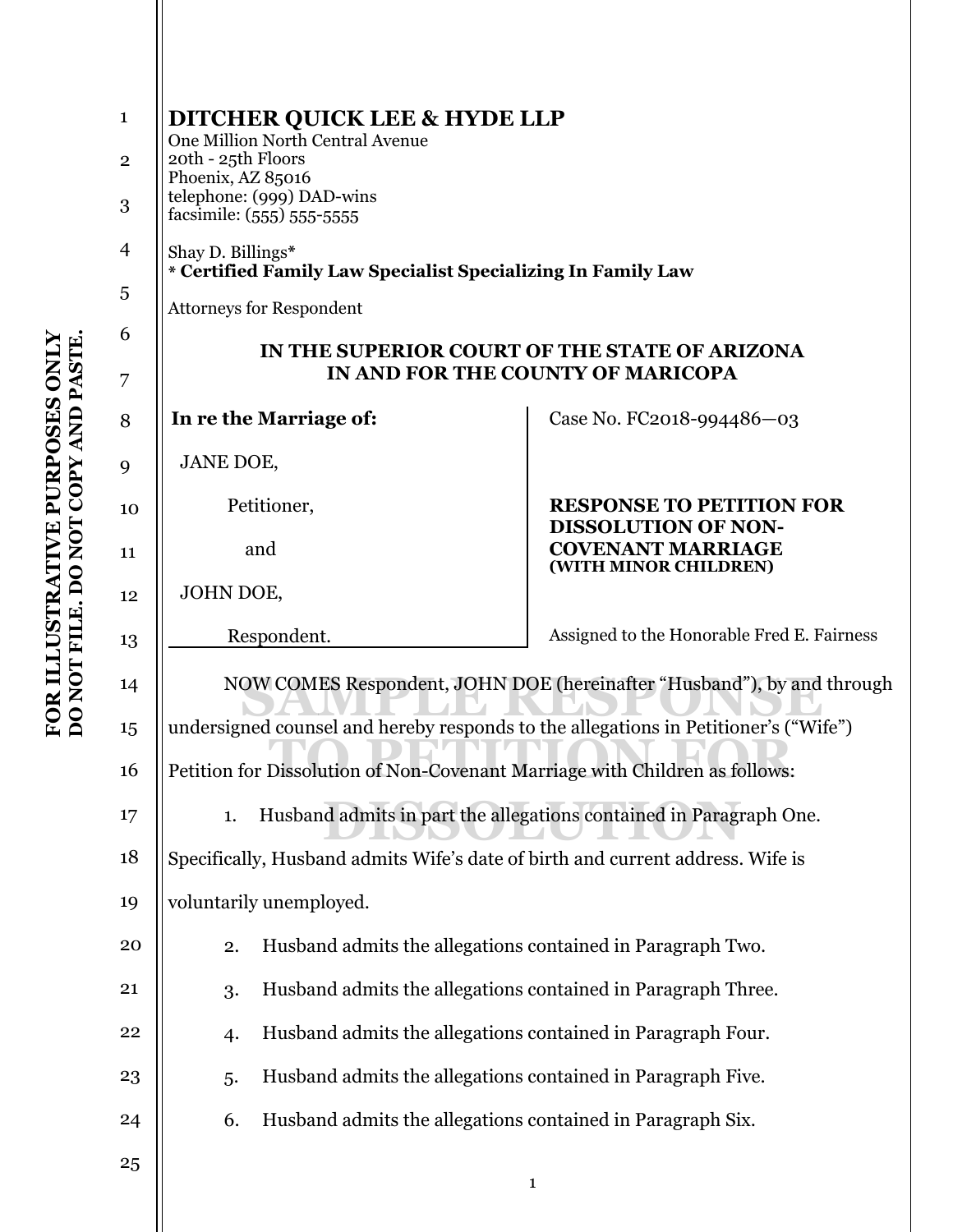| $\mathbf{1}$   | Husband neither admits nor denies the allegations contained in Paragraph<br>7.                |  |
|----------------|-----------------------------------------------------------------------------------------------|--|
| $\mathbf{2}$   | Seven.                                                                                        |  |
| 3              | Husband admits the allegations contained in Paragraph Eight.<br>8.                            |  |
| $\overline{4}$ | Husband admits the allegations contained in Paragraph Nine.<br>9.                             |  |
| 5              | Husband admits the allegations contained in Paragraph Ten.<br>10.                             |  |
| 6              | Husband admits the allegations contained in Paragraph Eleven.<br>11.                          |  |
| 7              | Husband denies the allegations contained in Paragraph Twelve. Wife's<br>12.                   |  |
| 8              | family has a history of mental illness. Husband is concerned that Wife may be imagining       |  |
| 9              | events or hallucinating.                                                                      |  |
| 10             | Husband denies the allegations and relief sought in Paragraph Thirteen.<br>13.                |  |
| 11             | Wife uncontrollably abuses alcohol and prescription medication pursuant to A.R.S. §           |  |
| 12             | 25-403.04. Husband should be awarded sole legal decision-making and designated as             |  |
| 13             | the primary residential parent. Wife's parenting time should be supervised at a court-        |  |
| 14             | approved facility until Wife submits to mental health and substance abuse screenings          |  |
| 15             | and completes all recommended treatment protocols.                                            |  |
| 16             | Husband admits the allegations and relief sought in Paragraph Fourteen.<br>14.                |  |
| 17             | Wife should be ordered to pay her child support obligation through the clearinghouse          |  |
| 18             | and Wife should be responsible for all transaction fees.                                      |  |
| 19             | Husband denies the allegations and relief sought in Paragraph Fifteen. The<br>15.             |  |
| 20             | provisions of A.R.S. $\S 25-320(C)$ are plainly inappropriate in this case. Wife withheld the |  |
| 21             | children, contrary to their best interests and attempted to sever all contact between the     |  |
| 22             | children and Husband. Husband vacated the marital home only to protect himself from           |  |
| 23             | Wife's increasingly dangerous episodes of derangement.                                        |  |
| 24             | Husband denies the allegations and relief sought in Paragraph Sixteen.<br>16.                 |  |
| 25             | Husband is self-employed and thus the only insurance options available to him are             |  |
|                |                                                                                               |  |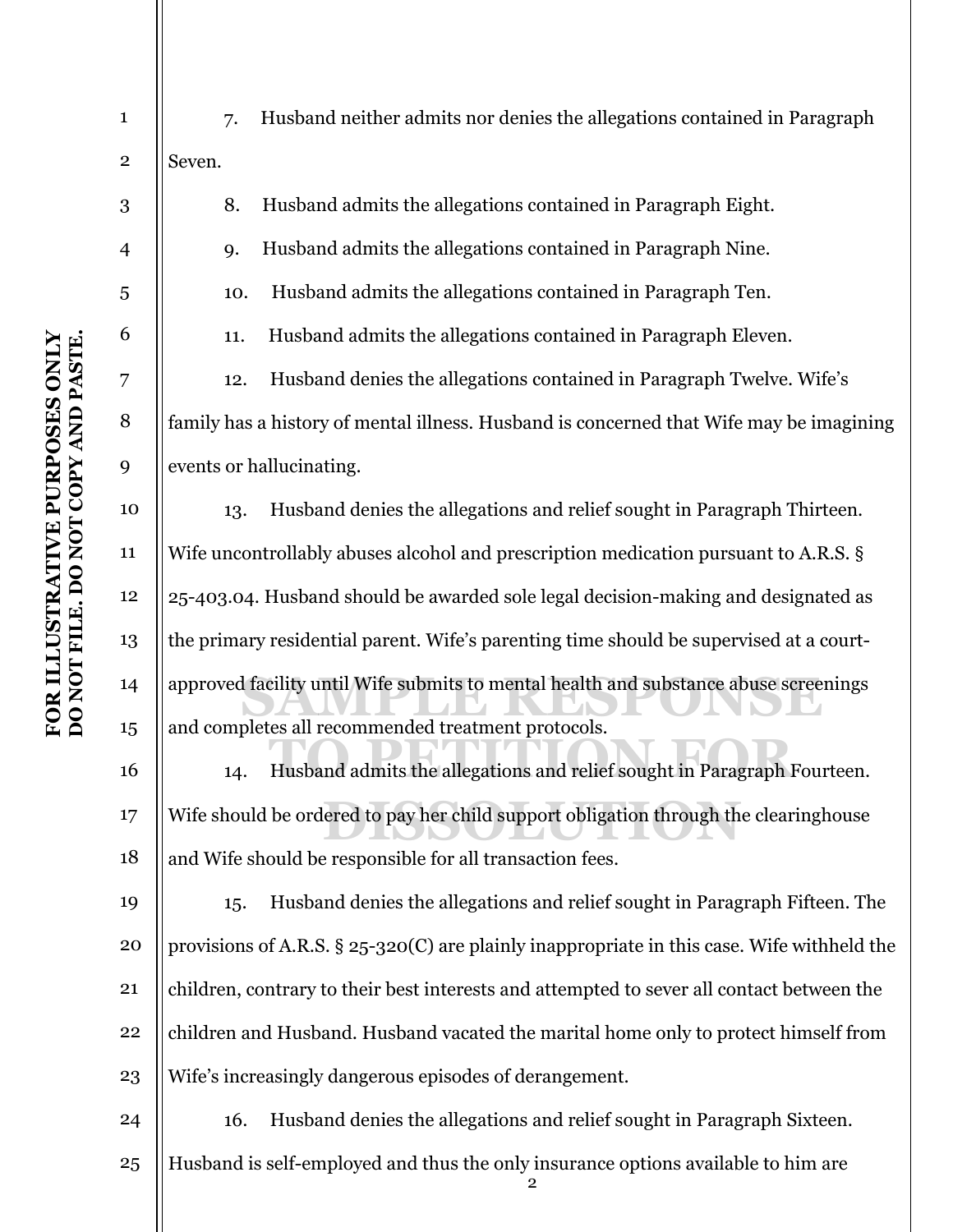| $\mathbf{1}$   | marketplace options. Based on information and belief, Wife will be eligible for superior |  |  |
|----------------|------------------------------------------------------------------------------------------|--|--|
| $\bf 2$        | benefit plans as soon as she obtains full time employment.                               |  |  |
| 3              | Husband admits the allegations contained in Paragraph Seventeen.<br>17.                  |  |  |
| $\overline{4}$ | Husband admits the allegations contained in Paragraph Eighteen.<br>18.                   |  |  |
| 5              | Husband denies the allegations contained in Paragraph Nineteen.<br>19.                   |  |  |
| 6              | Husband admits in part the allegations contained in Paragraph Twenty.<br>20.             |  |  |
| $\overline{7}$ | Specifically, Husband admits that Wife's voluntary unemployment was a central factor     |  |  |
| 8              | that led to the deterioration of the parties' relationship. Husband denies that Wife was |  |  |
| 9              | the primary caretaker. Husband supplied a full time nanny to attend to those             |  |  |
| 10             | responsibilities.                                                                        |  |  |
| 11             | Husband denies the allegations and relief sought in Paragraph Twenty One.<br>21.         |  |  |
| 12             | Wife does not qualify for spousal maintenance.                                           |  |  |
| 13             | Husband neither admits nor denies the relief sought in Paragraph Twenty<br>22.           |  |  |
| 14             | Two.                                                                                     |  |  |
| 15             | <b>VE CLAIMS</b><br><b>GENERAL DENIAL AND AFFIRMATI</b>                                  |  |  |
| 16             | Husband generally denies all allegations not specifically admitted.<br>23.               |  |  |
| 17             | Husband affirmatively alleges that Wife's positions are unreasonable and<br>24.          |  |  |
| 18             | asks the Court to order her to pay his reasonable attorney's fees and costs incurred     |  |  |
| 19             | pursuant to A.R.S. § 25-324.                                                             |  |  |
| 20             | The marital residence where Wife presently resides is Husband's sole and<br>25.          |  |  |
| 21             | separate property by virtue of disclaimer deed.                                          |  |  |
| 22             | Wife has no legal right to occupy the property.<br>26.                                   |  |  |
| 23             | Wife should be ordered to peacefully vacate the property within fourteen<br>27.          |  |  |
| 24             | $(14)$ days.                                                                             |  |  |
| 25             |                                                                                          |  |  |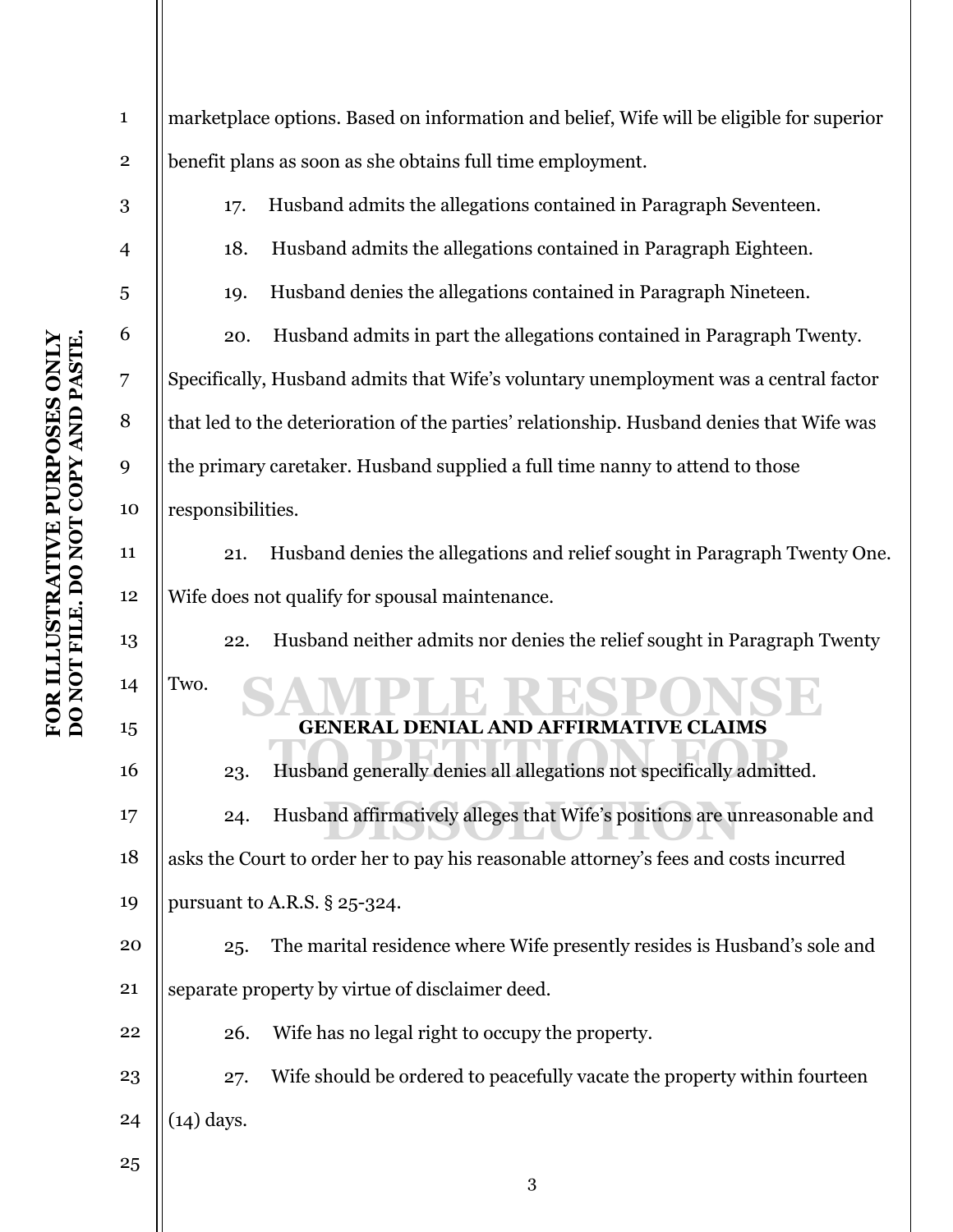| $\mathbf{1}$   | 28.                                                                                  | Wife should be ordered to reimburse Husband the full cost of the mortgage,      |  |
|----------------|--------------------------------------------------------------------------------------|---------------------------------------------------------------------------------|--|
| $\mathbf 2$    | insurance, homeowners association dues, and all utilities for the period of time     |                                                                                 |  |
| 3              | commencing when he was forced to flee the property for his own safety until Wife is  |                                                                                 |  |
| $\overline{4}$ | rightfully ordered to vacate the property.                                           |                                                                                 |  |
| 5              |                                                                                      | <b>WHEREFORE, Husband having fully answered and responded to Wife's</b>         |  |
| 6              | Petition for Dissolution, requests the the Court enter the following orders:         |                                                                                 |  |
| 7              | A.                                                                                   | To dissolve the parties' marriage and restore each party to the legal status of |  |
| 8              | a single person;                                                                     |                                                                                 |  |
| 9              | B.                                                                                   | To award Husband sole legal decision-making;                                    |  |
| 10             | C.                                                                                   | To designate Husband as the children's primary residential parent and to        |  |
| 11             | order Wife's parenting time to be supervised until she completes treatment necessary |                                                                                 |  |
| 12             | for mental illness and substance abuse;                                              |                                                                                 |  |
| 13             | D.                                                                                   | To order Wife to submit to a mental health evaluation at her sole expense;      |  |
| 14             | To order Wife to submit to a substance abuse evaluation at her sole expense;<br>Ε.   |                                                                                 |  |
| 15             | $F_{\cdot}$                                                                          | To order Wife to submit to random urinalyses at least twice weekly at her       |  |
| 16             | sole expense;                                                                        |                                                                                 |  |
| 17             | G.                                                                                   | To deny Wife's request for spousal maintenance;                                 |  |
| 18             | Η.                                                                                   | To equitably divide the parties' community property and debts;                  |  |
| 19             | Ι.                                                                                   | To confirm each party's sole and separate property;                             |  |
| 20             | J.                                                                                   | To order Wife to pay Husband's reasonable attorney's fees and costs             |  |
| 21             | pursuant to A.R.S. § 25-324;                                                         |                                                                                 |  |
| 22             | K.                                                                                   | To deny all other claims made by Wife;                                          |  |
| 23             | L.                                                                                   | To set this matter for a Resolution Management Conference; and                  |  |
| 24             | М.                                                                                   | For any other relief this Court deems proper.                                   |  |
| 25             |                                                                                      | <b>RESPECTFULLY SUBMITTED</b> this 3rd day of December, 2018.<br>4              |  |
|                |                                                                                      |                                                                                 |  |